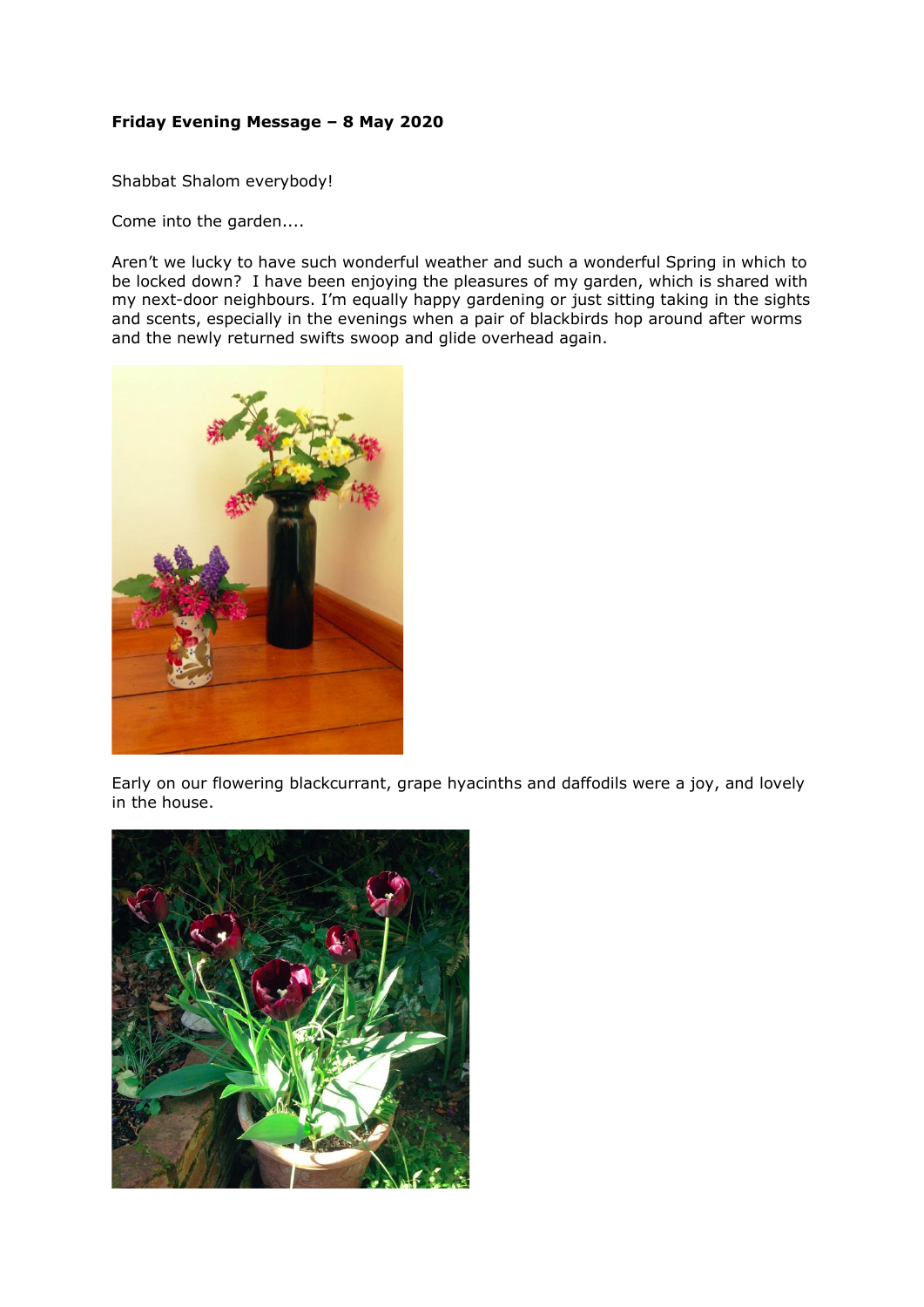Then some tulips in a pot emerged and turned out to be purple, near black, glowing in the early morning sunshine.

I searched for some garden quotes and found these famous ones:

"I love spring anywhere, but if I could choose I would always greet it in a garden." Ruth Stout

"If you would be happy all your life plant a garden." Nan Fairbrother

Ruth Stout was an American writer on gardens. Nan Fairbrother was an English writer and lecturer on landscape and land use.

"But we don't have a garden", I hear some declare. I'm pleased to say, for them and for myself too, that in Norwich parks and gardens have remained open. Wensum, Waterloo, Chapelfield and Recreation Road Parks are all blooming at present,



as in the Plantation Garden, above, and all are open.

If you are not in Norwich I cannot advise on what is and is not open in other areas. However, for all of us, there is [National Gardens Scheme website.](https://ngs.org.uk/)

Usually one can visit the gardens, which are open for charity, but this year, on the website, you can go on a personal virtual tour of their garden with the likes of Alan